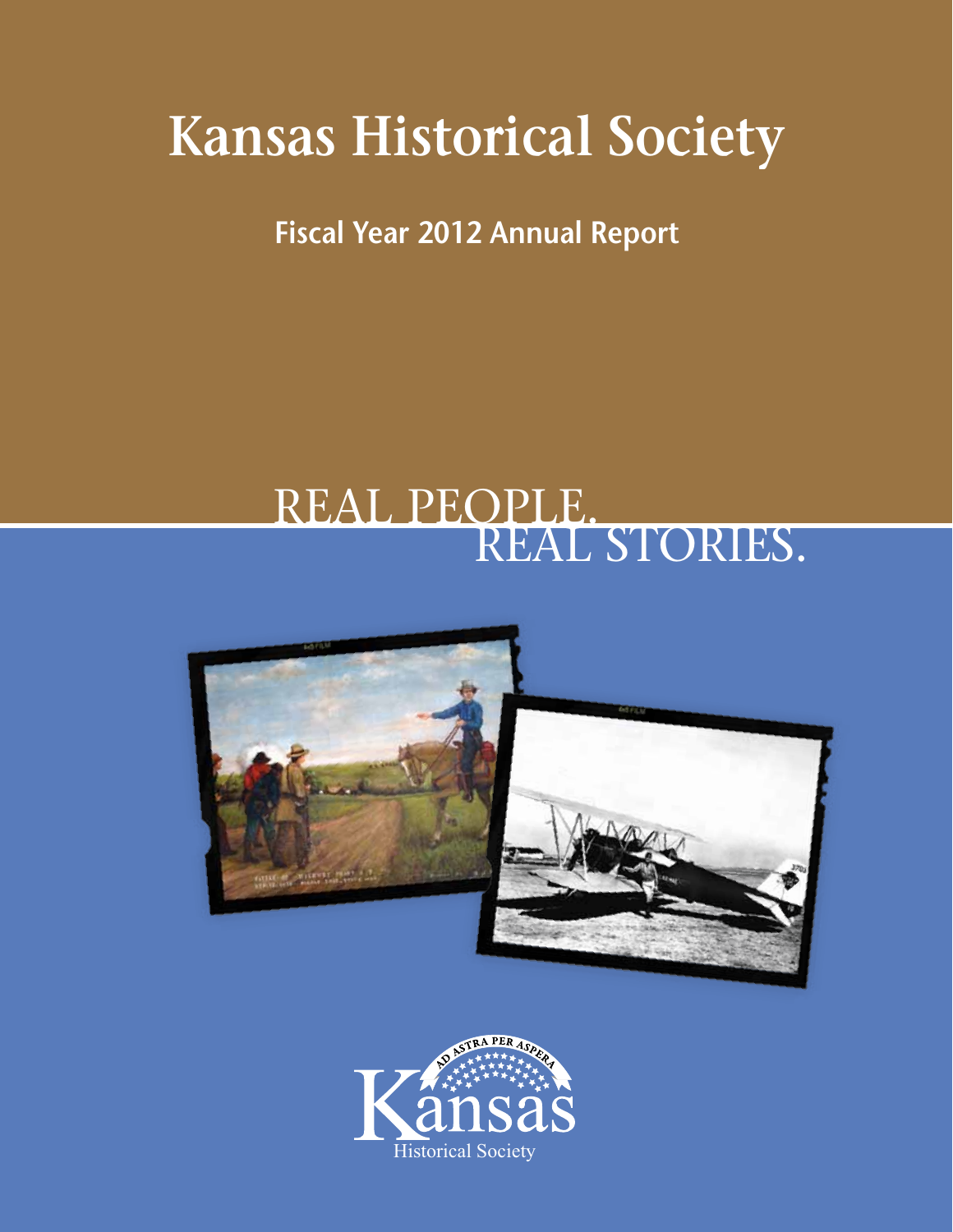The mission of the Kansas Historical Society is to actively preserve and share Kansas history by collecting, preserving, and interpreting materials and information pertaining to state government and history for the purpose of enhancing government accountability, providing economic development assistance, and educating the people of Kansas.

*The top 12 Notable Events in Kansas History were selected by Governor Sam Brownback's blue ribbon panel on Kansas history and announced at an event in January 2012. Some events emerge as defining moments, not only impacting our citizens, but affecting those well beyond our borders and around the world. These critical events in history began here, in Kansas. On the front cover are images depicting Bleeding Kansas and Aviation. See* Notable Events in Kansas History *for a complete list.*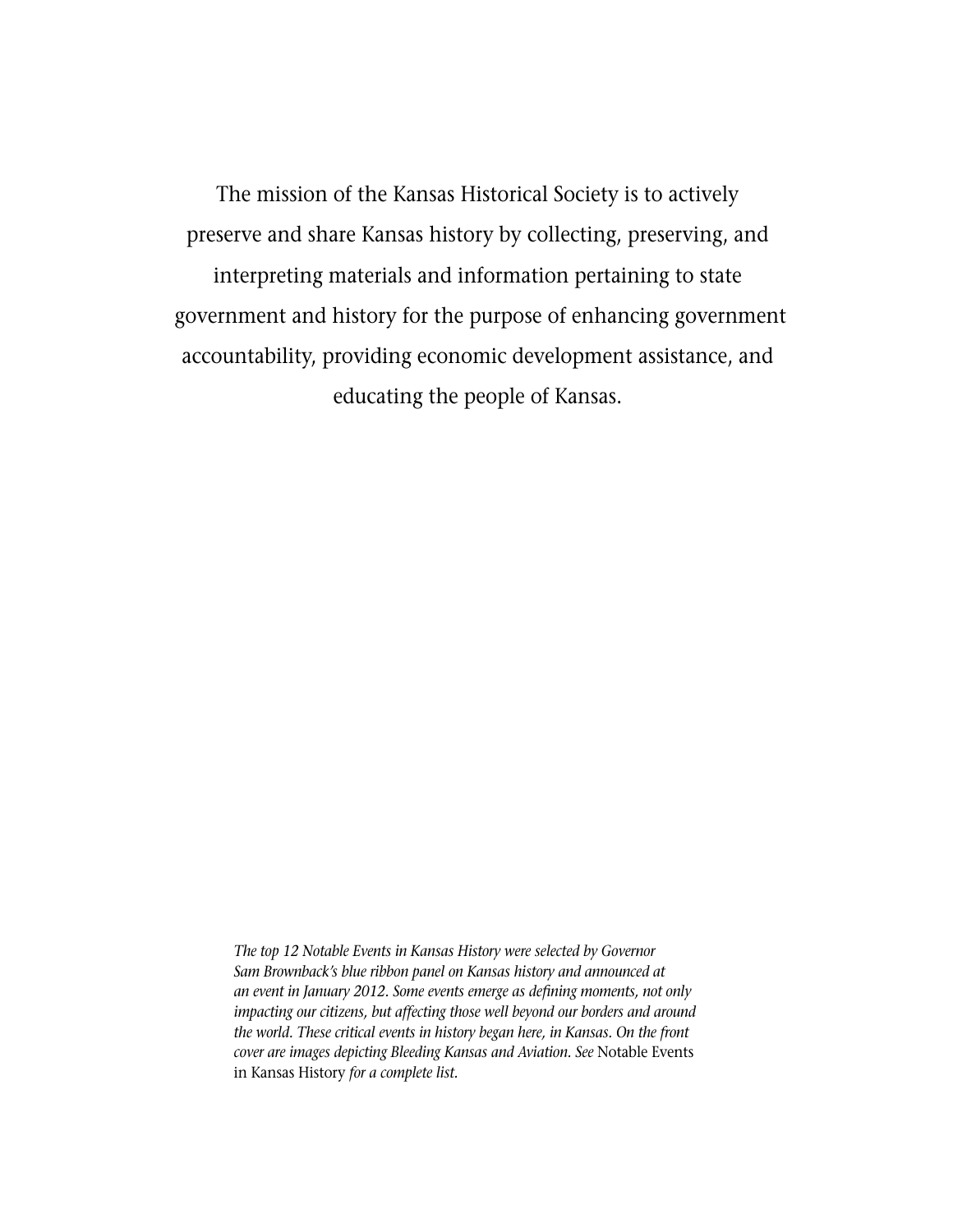#### **Annual Report 2012**

The Kansas Historical Society has been serving Kansans<br>since 1875. Today our programs are diverse and our collections and services are accessed in person and virtually through a variety of web-based resources. In fiscal year 2012 the Kansas Historical programs and services drew more than 6,000,000 people, with nearly an additional 6,000,000 through a partnership with Ancestry.com.

During the early months of fiscal year 2012 the state was commemorating the 150th anniversary of Kansas statehood. Governor Sam Brownback joined the staff of the Historical Society and students from Topeka High School in unveiling the top 12 events in Kansas history. The events, selected by the Governor's Blue Ribbon Panel on Kansas History, illustrate the way in which Kansas has been in the forefront of national movements. A book, *Notable Events in Kansas History*, was produced by the Historical Society to aid high school students in studying the history of the United States.

In November the Historical Society hosted an event to honor the resident tribes of Kansas and the tribe for which the state is named. The Governor offered a formal apology to the tribes for the way they were treated in the days leading up to statehood. The gift of a buffalo was offered to each tribe and as each tribal representative accepted the Governor's gift, he reflected on his tribe's history in Kansas. At the conclusion one participant remarked on how special the event was, calling it "one for the history books."

In September the Historical Society and the Governor inducted Senator Bob Dole as the first member of the Kansas Walk of Honor at the Kansas State Capitol. Each year tens of thousands of people visit the Capitol. Some come to learn about Kansas; others come to reaffirm what they already know about their state. Kansas is a place where hard work and innovation have come together to change our nation and our world. It is important to remind ourselves of the accomplishments of those who have come before because they can inspire and shape our state's future. The Kansas Walk of Honor can encourage children to reach for the stars no matter how difficult the journey.

I would like to thank Governor Brownback, who shares our enthusiasm for Kansas history; the Kansas Legislature, and the Kansas Historical Foundation Board of Directors for their continued support of Kansas history. I would also like to thank my colleague, Vicky Henley, and her staff at the

Kansas Historical Foundation for their many fundraising efforts that have supported the state agency over the past year. The successes of the past year are to be credited to the exceptional staff at the Kansas Historical Society, whose hard work and dedication make history come alive for so many people.

We look forward to serving the people of Kansas in 2013.

Sincerely,

)<br>van Isma

Jennie Chinn Executive Director



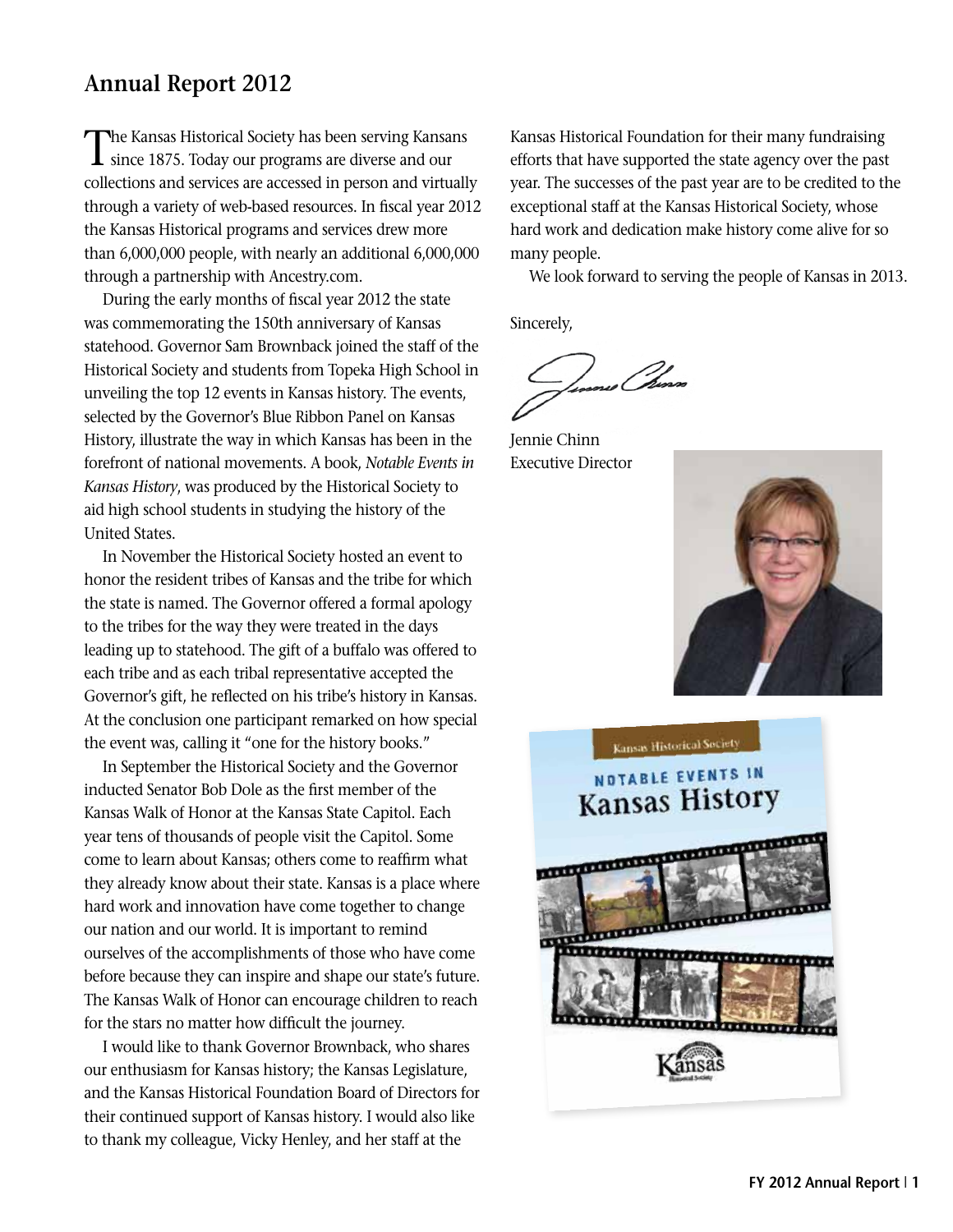#### **Remarks from people about the Kansas Historical Society in 2012**

"Love your work with Kansas Memory. . . Keep up your great work."

—Anonymous

"I can tell you that the comments you made as we kicked around various issues were invaluable and very much appreciated. Thank you also for this list of resources. I will pass them along immediately. You guys are the BEST!!" —Vonnie Corsini, Kansas League of Historic Theaters

"I learned more in these two weeks than I ever thought I would. Everyone was so nice and extremely helpful." —Kansas Archeology

Training Program participant

". . . you gave a great presentation [on Section 106 of the National Historic Preservation Act and the Kansas State Preservation Law] yesterday at the Community Development Block Grant workshop and just so you know, the historic information was worth getting out of bed at 5 a.m. to make the trip to Topeka."

—Connie Cyr, North Central Regional Planning Commission

"Thank you for the wonderful tour of the capitol building yesterday. Our boys thoroughly enjoyed the tour and the commentary of the wonderful tour guide. Please extend our most heartfelt appreciation to the staff.

> —Richard Vix, Academic Advisor, Wichita Heights Men's Basketball

"The class enjoyed getting to touch & do! I hope you can continue to do these things."

—Teacher attending Kansas Day

"This was one of the best workshops I have had the opportunity to attend in my 35+ years of teaching! Thank you!

—Nancy Fusaro, kindergarten teacher

"It was our first time to visit the Museum, and we loved it! Your volunteers were wonderful as well—every single one was kind, polite and helpful to me—young and old alike. Thank You!

—Anonymous

"I now understand the background of the Lecompton Constitution and its impact on the "bleeding of Kansas." —Teacher from the UMKC/NEH national teachers workshop

"I think your research facility is wonderful. It is one place I always visit when in Topeka." —Erma Phillips

"I am doing research on my family and thank you for your website, which has been productive." —Ian (Randall) Carr

"I am a seventh grade social studies teacher and love your website and resources and using them in my classroom. I particularly love your resource cards."

> —Ryan Schoonover, Argentine Middle School

"This site is very helpful in searching for my ancestors. Very easy to navigate as well."

—J. D. Corbitt



*Kansas State Capitol dome.*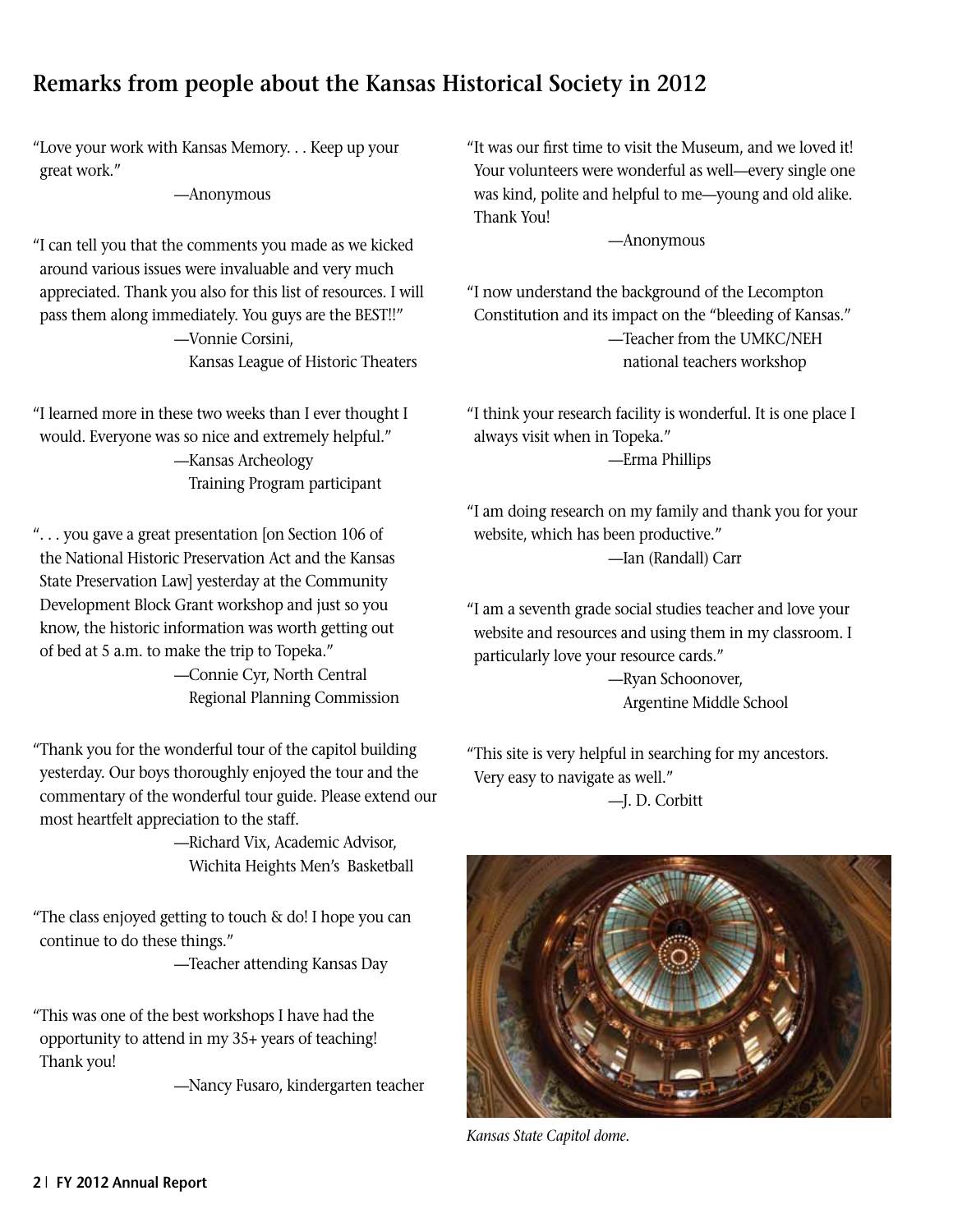#### **Collections**

The state's constitution, precious Civil War battle flags,<br>Carry A. Nation's diary, William Allen White's printing press, a vast collection of Kansas newspapers, and archeological artifacts from the state's earliest peoples are just a few examples of the collections preserved by the Kansas Historical Society. These items tell the story of our state's beginnings as well as its present. When founders

established the Historical Society in 1875 they wanted to ensure that this important history was saved for future generations. It is our mission to continue to collect for the future and to care for and preserve these collections and make them available to the public.

## **2012 Collections Statistics**

| <b>Collection</b>                             | <b>Size</b>       |
|-----------------------------------------------|-------------------|
| Archeological and ethnographic artifacts*     | 4,309 cubic feet  |
| ATLAS bibliographic records                   | 60,756            |
| Kansas Memory images/pages                    | 182,837           |
| Library books and pamphlets                   | 445,820           |
| <b>Manuscript materials</b>                   | 11,236 cubic feet |
| Maps and architectural drawings               | 32,354            |
| Microfilm reels                               | 71,426            |
| Museum artifacts                              | 117,727           |
| National Register and state register listings | 1,429             |
| Photographs and audio-visual items            | 515,996           |
| <b>State Archives materials</b>               | 42,418 cubic feet |
| State records (Record Center)                 | 55,128 cubic feet |

\*Reduction reflects Corps of Engineers collections moved to another facility and on-going repacking.



*Carry Nation's diary.*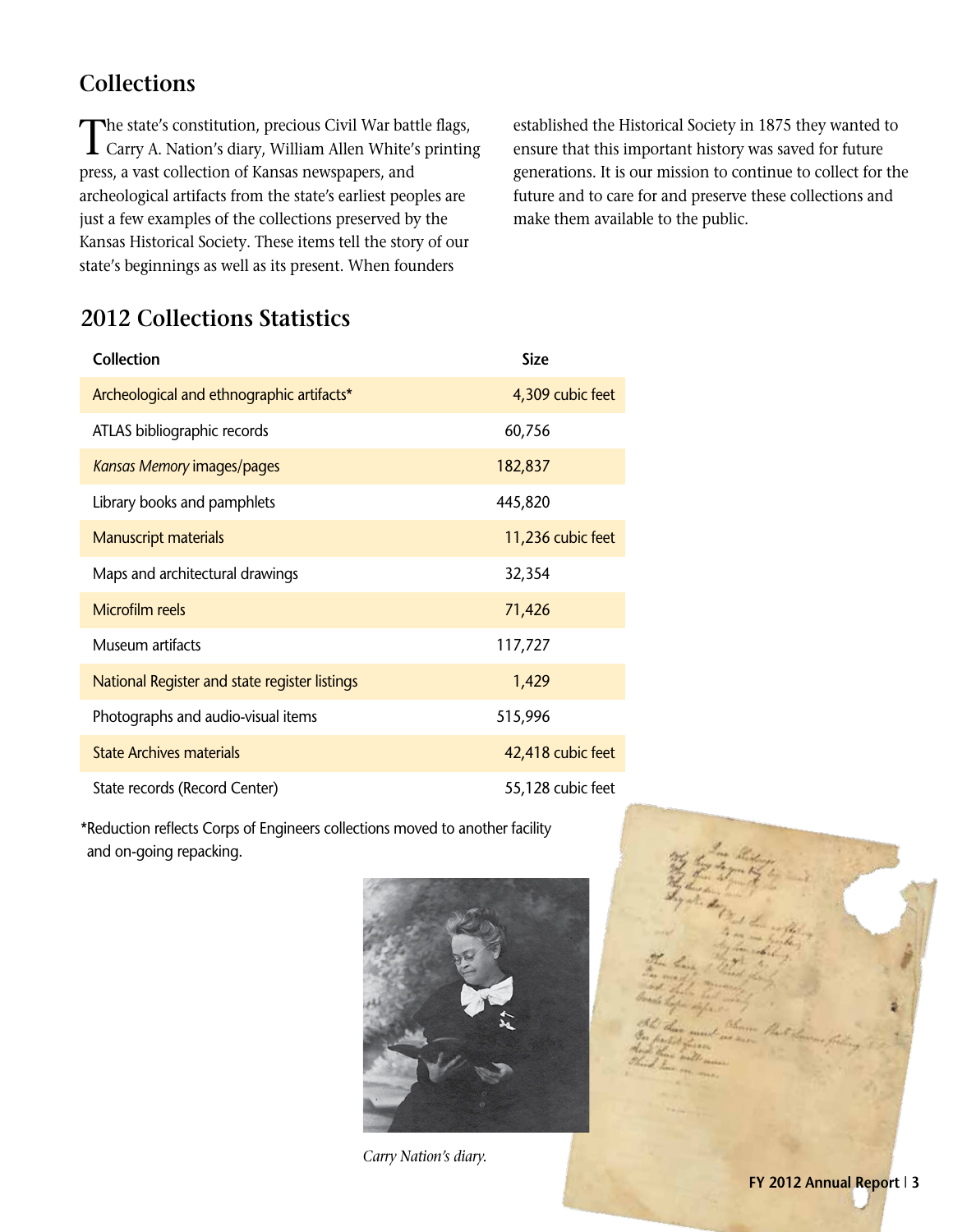## **A Sampling of 2012 Additions to the Collections**

- Dr. Riley Gardner worked as a research psychologist at the Menninger Foundation in Topeka from 1951 to 1971. As director of a group studying cognition control principles, he had two major grants from the National Institutes of Health and invitations to teach in seminars and at universities around the United States and abroad. He published numerous papers on individual differences and cognition. His collection of research articles, publications, notes, and objects used in his experiments and tests on cognitive controls were donated by his wife, Ruth Gardner of Topeka.
- Vernon James Deines was a board member and vice president of the Kansas Farmers Union. Emil T. Mushrush of Strong City donated Deines' collection of speeches, publications from the Kansas Farmers Union and the National Farmers Union, newsletters, conference materials, articles on the North American Free Trade Agreement, newspaper clippings, and other related items.
- Carol McNary of Overland Park donated records from the Woman's Christian Temperance Union of Walnut and Crawford/Labette County including correspondence and publications for the period of 1932 to 1970.
- Using private money from the Ralph and Marjorie Crump Endowment, the Kansas Historical Society purchased Cyrus K. Holliday's 1854 diary from Blum & Rosen Books. In this diary Holliday records his first impressions during a trip to Kansas Territory. Upon arrival in the territory he stayed in Lawrence where he purchased interests in the town. Holliday makes several references to the first congressional election and the three candidates. On December 6 he reported that he was the claimant to a new city site [probably Topeka,] and Holliday was chosen president.



- In 1893 Chicago hosted a world's fair to celebrate the 400th anniversary of Columbus' arrival in the Americas. Each state was invited to create exhibitions of its contributions to the world. A set of iron andirons with a sunflower motif were part of a limestone mantel display in the Kansas exhibits. After the fair Charles Sutton of Russell acquired the andirons, which became family heirlooms. His grandson donated them to the Historical Society.
- For many decades the Menninger Foundation in Topeka was among the premier institutions for treating psychological disorders. C.F., Karl, and William Menninger founded the clinic in 1919 and were known for their research of the most effective, humane treatments for mental health issues. A large collection of psychological tests, including Rorschach ink blots and IQ tests used by the psychiatrists at the clinic between 1930 and 1970, were recently added to the collections.

*Left, Rorschach ink blot from the Menninger Foundation; above, Cyrus K. Holliday's diary.*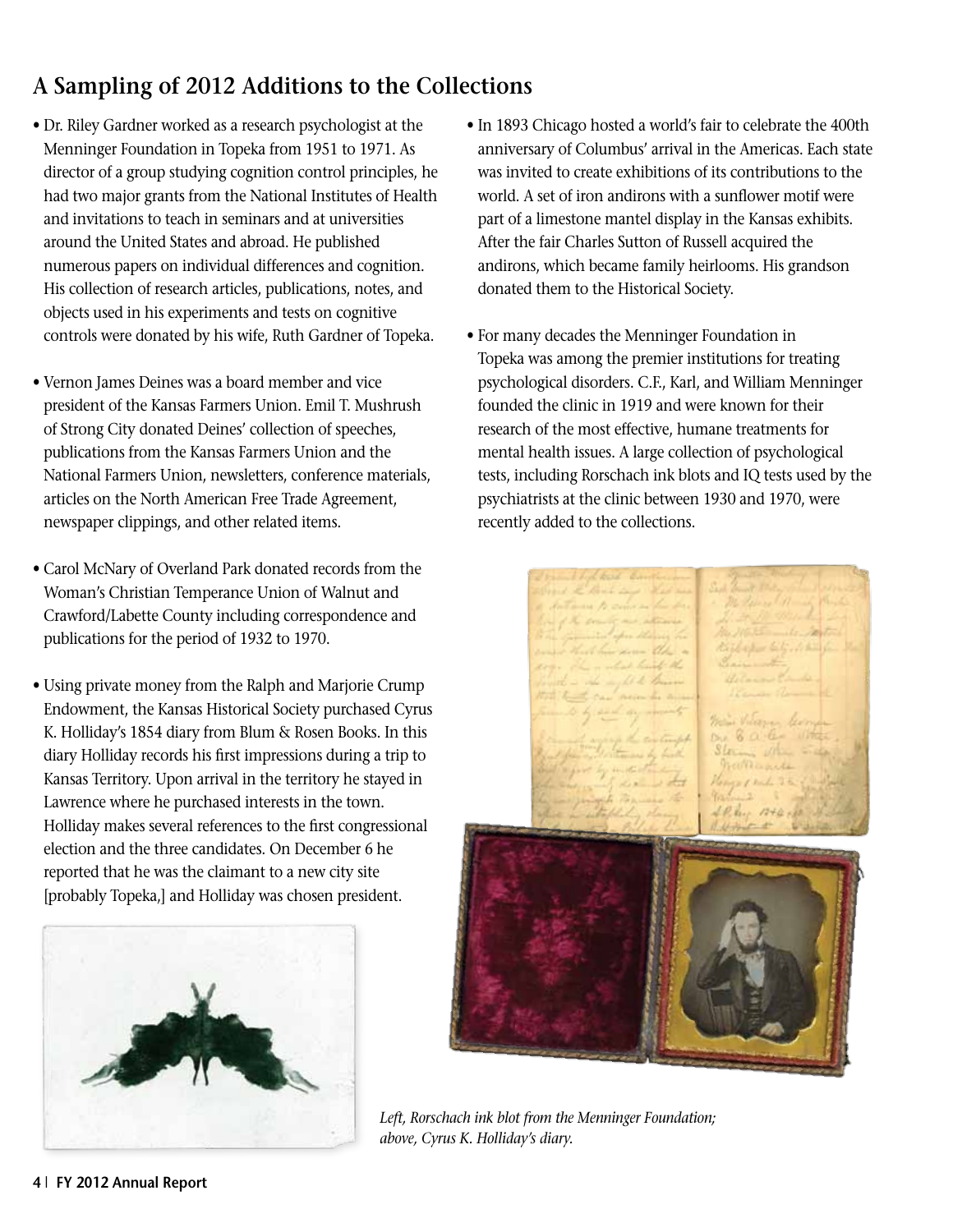#### **A Sampling of 2012 Additions to the Collections (continued)**

- Through the Crump Endowment, the Historical Society purchased a daguerreotype of abolitionist Thaddeus Hyatt. A supporter of the Free State party in Kansas, Hyatt was president of the National Kansas Aid Committee and appointed Clarina Nichols as a relief agent for western New York. Acquainted with John Brown, Hyatt started a relief fund for Brown's family after he was executed. Hyatt was instrumental in organizing the Kansas Relief Committee to help early settlers avoid starvation after the drought and economic downtown.
- Joseph DiGregorio donated a sketch that was given to his uncle, Alphonse Testardi, during World War II. Alfred Graudenz was a German soldier who in 1943 was captured by British soldiers in North Africa. He was eventually transferred to U.S. troops and interred as a prisoner of war in Topeka. There he befriended one of his guards, Alphonse Testardi. Graudenz sketched the portrait of a young Balkan woman and gave it to Testardi as a gift. Before his death, Testardi gave the sketch to his nephew.
- Growing up on a farm near Green in Clay County in the early 1960s, Richard Klocke envisioned a way he could utilize the wind to make his toy red wagon more than a plaything. With parts from the wagon and materials he found, Klocke built his own wind wagon and used it to travel to his friend's house down the road. Several rides and a few wrecks later he returned the wagon to its original state. Klocke recently donated his red Mercury wagon to the Historical Society.



*Thaddeus Hyatt daguerreotype.*

- •Through the Crump Endowment, the Historical Society purchased the papers of Lieutenant Colonel Charles S. Clark. An officer in the Ninth Kansas Volunteer Cavalry, Clark and his troops patrolled the border between Kansas and Missouri during the Civil War and hunted for William Quantrill. The collection includes two letters written by Clark to Secretary of War Edwin Stanton, a regimental orderly book, and a manual for officers and non-commissioned officers.
- The children of Kenneth and Iva Terry donated a large number of prehistoric artifacts collected by their parents in the Hutchinson area. The collection featured items from Comanche, Harper, Harvey, Kiowa, McPherson, Marion, Reno, Rice, and Scott counties. During the fiscal year the public also donated collections of archeological artifacts from Dickinson, Johnson, Stevens, and Wyandotte counties.

*Richard Klocke and his wagon.*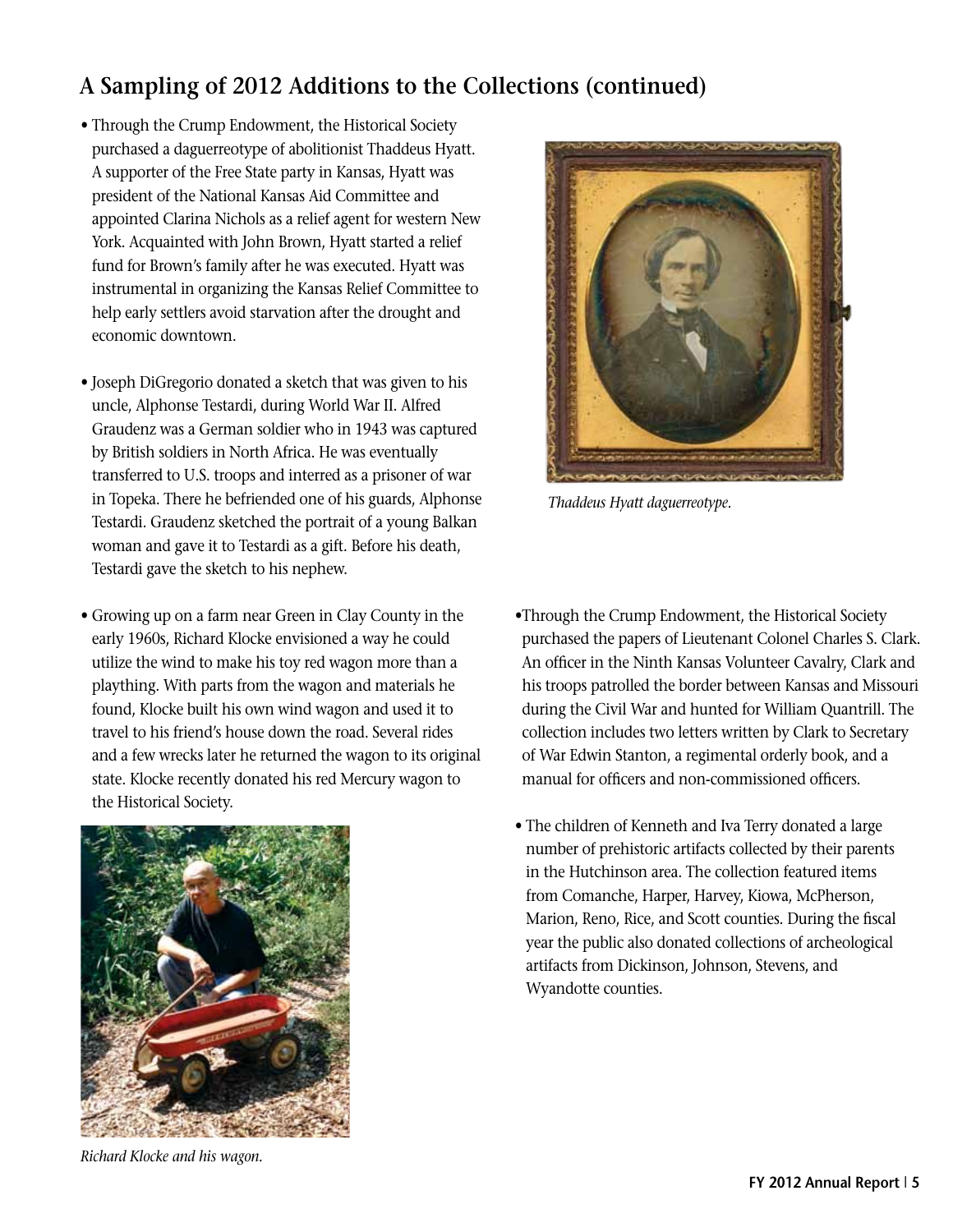#### **A Sampling of 2012 Additions to the Collections (continued)**

- •Richard Shank of Hutchinson donated his collection of campaign materials. Shank coordinated the campaigns of Vern Miller, Jack Steineger, and Curt Schneider and donated speeches, official correspondence, and other miscellaneous files related to his work on the campaigns.
- Bret Waller, Indianapolis, Indiana; William T. Waller, Argyll, Texas; and Mary Lucinda Woolf, Wichita; donated an album of Civil War photographs of Company I, Eighth Kansas Volunteer Infantry. The album belonged to Lieutenant Charles H Slawson, who served in Company I.
- Carol Cartwright of Glendora, California, donated materials related to William Agnew Johnston; his first wife, Lucy Hoisington Johnston; his second wife, Lucy Browne Johnston; and daughter Margaret Johnston Brandenburg. William Johnston was a Kansas Supreme Court justice; Lucy Browne Johnston was a leader in the women's suffrage movement, and the collection included her 1878 diary.



*Lucy Browne Johnston's diary.*



*Robert and Hazel Gomez and her handmade crown.*

- The Fiesta Mexicana was established in Topeka in 1933 as a way to celebrate Mexican culture and raise money for Our Lady of Guadalupe School. In 1939 the parish began crowning an annual king and queen based on the success of their fundraising efforts. In 1943 Hazel Gonzales was crowned queen. Robert Gomez served in the navy during World War II and the Korean Conflict. After Hazel and Robert married they continued to be active in the parish and the Mexican American community. They were involved in the League of United Latin American Citizens and civil rights efforts. In 2001 Living the Dream, Inc., named an award for the couple, the Robert and Hazel Gomez Alma Award, in memory of their hard work and community service. Their granddaughter, Valerie Mendoza of Topeka, recently donated Hazel's handmade crown, manuscripts, published documents, photographs, and minutes related to her grandparents.
- Audrey Sheridan of Lawrence donated the research materials of her husband, Richard B. Sheridan, who was a professor of economics at the University of Kansas. Before Dr. Sheridan's death in 2002, he researched and published articles and books on William C. Quantrill, slavery, the Underground Railroad, African Americans, horticulture, Plymouth Congregational Church in Lawrence, Haskell University, John Brown, Charles Henry Langston, the Kansas Emergency Relief Committee, and the Caribbean.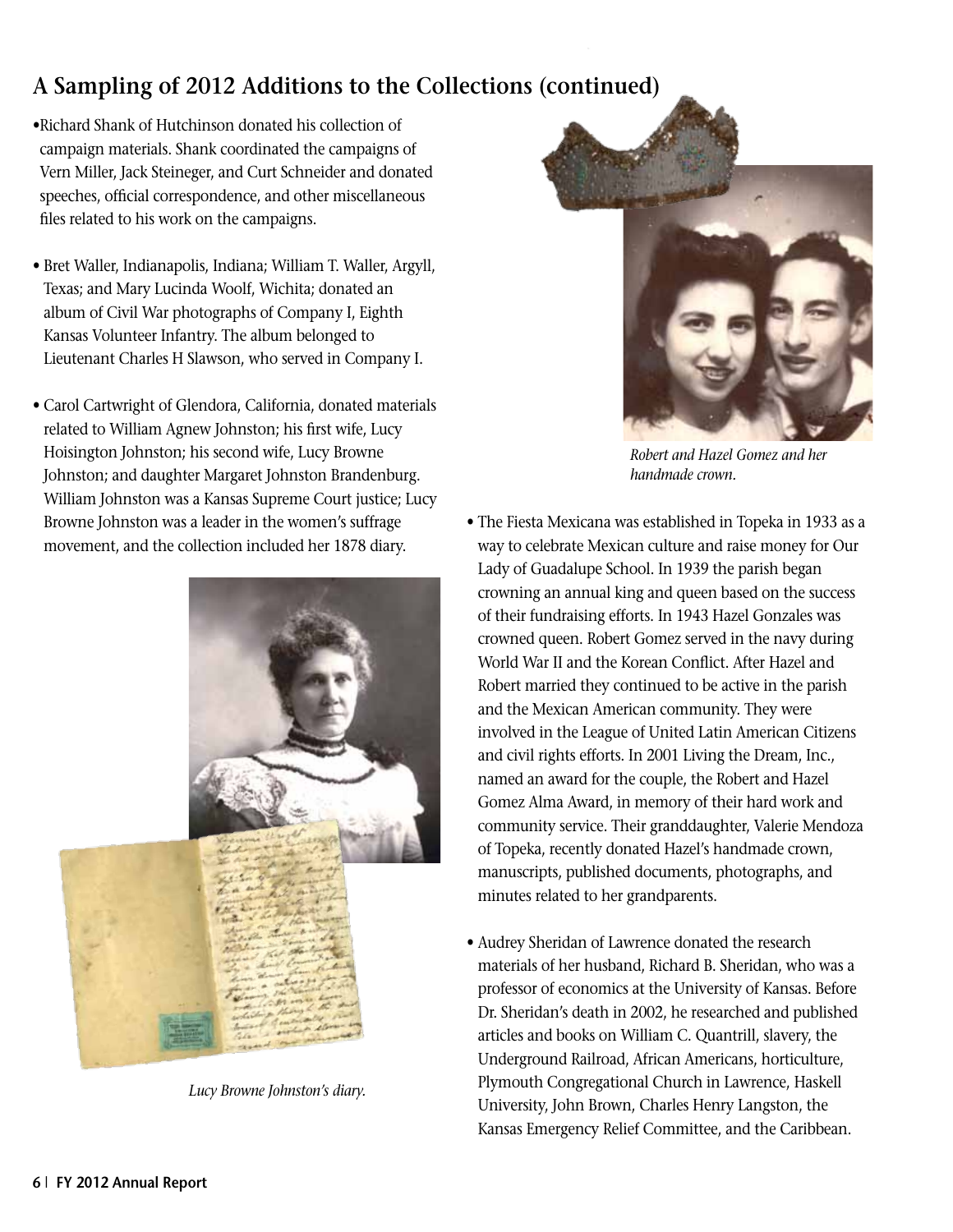#### **Interpretation, Education, and Public Programs**

 $\bigwedge$  core mission of the Kansas Historical Society is interpreting items in the collections and providing programs to share those stories with Kansans. The Historical Society is the agency for providing Kansas history curriculum in the classroom and programs for

## **2012 Programming Highlights**

- As part of the sesquicentennial and in conjunction with Governor Sam Brownback's office, the Historical Society honored the top 25 Notable Kansans, selected by the Governor's blue ribbon panel on Kansas history. Events were held in the fall at the Kansas Museum of History in Topeka, Shawnee Indian Mission in Fairway, Fort Scott National Historic Site in Fort Scott, the Kansas Aviation Museum in Wichita, and the Kansas State Fair in Hutchinson. An event was held in January at Topeka High School to announce the top 12 Notable Events in Kansas History.
- A second sesquicentennial project with the Governor's office was the launch of the Kansas Walk of Honor in September. Senator Bob Dole was the first to be honored with a plaque on the grounds of the Kansas State Capitol. Up to three plaques will be added each year to the Walk, which will feature those Kansans who have made significant contributions on the state and national levels.
- On November 16 Governor Sam Brownback led a ceremony honoring the first Kansans as part of the sesquicentennial commemoration. More than 200 people attended the ceremony held at the Kansas Historical Society where

teachers. Programs for families include tours and exhibits at the Museum, Capitol, and 16 state historic sites. We serve a growing number of people online through our website and publications.

 Governor Brownback issued an apology for past treatment of native people in Kansas. The ceremony also included remarks by tribal dignitaries and a proclamation. As a conclusion to the ceremony, Governor Brownback gifted a buffalo calf to the Iowa Tribe, Sac and Fox Nation, Kickapoo Tribe, Prairie Band Potawatomi Nation, and Kaw Nation.

- The 150th anniversary of the treaty signing between the U.S. government and the Potawatomi Nation was commemorated in November. Representatives from the Citizen Band Potawatomi, the Kansas Native American Affairs Office, and Kansas Historical Society participated in the event, which was held in the Potawatomi Mission on the Historical Society grounds.
- In conjunction with the 150th anniversary of the Civil War, the Kansas Historical Society created a database of Civil War soldiers in Kansas with many partners from around the state. Sleeping Heroes: The Impact of Civil War Veterans on Kansas Communities was launched in a ceremony held on Kansas Day, January 27, 2012, at Memorial Hall in Topeka. The ongoing project encourages Kansas teachers to have their students research Civil War veterans in their community.



*Bob Dole is inducted into the Kansas Walk of Honor, tribal representatives participate in a sesquicentennial ceremony with Governor Brownback.*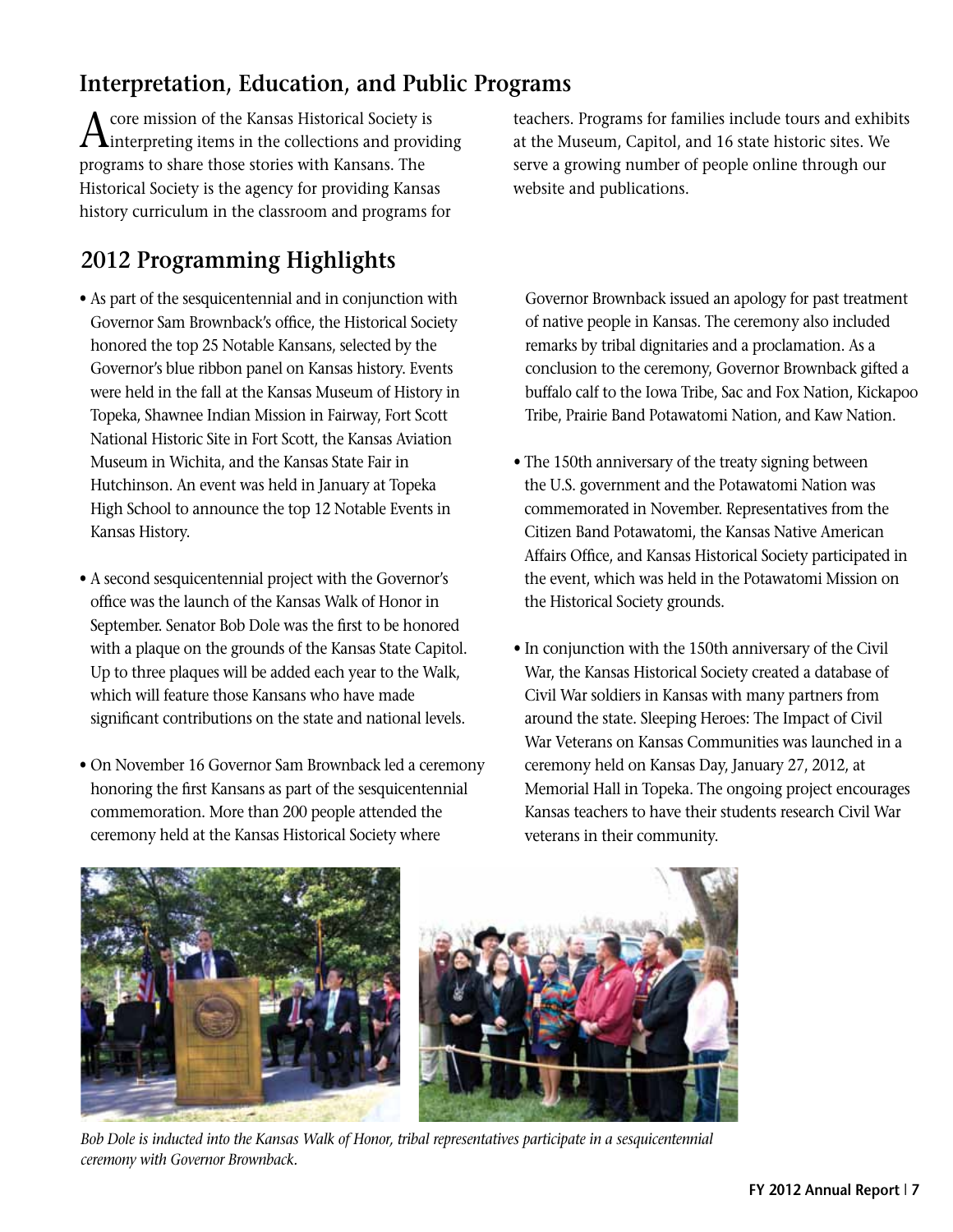## **2012 Interpretation, Education, and Public Programming Highlights (continued)**

- The first Kansas Book Festival, through the efforts of First Lady Mary Brownback, was held September 24, 2011, at the Kansas Historical Society. Children's activities, provided by the Kansas Historical Society, featured a symbols booklet, famous Kansans puzzles, oversized board game called "Rollin' on the River," and loading a covered wagon for an imaginary trip on the Oregon Trail. The Historical Society also debuted its new publication, Kid's Kansas, at the event.
- The Kansas Historical Society offered two Osher Life Long Learning Institute topics this year. Two programs, "150 Things I Love About Kansas," were held in summer to coincide with the special exhibit by the same name. Museum curators spoke about the exhibit and provided a question and answer session in the gallery. Three programs, "Kansas and the Union, 1859-1861," were held in October 2011, to complement the state sesquicentennial. Four speakers addressed the audience.
- The special exhibit, *You Are Here: Putting Kansas on the Map*, opened in January featuring 40 rare and interesting maps of Kansas. With the exception of two maps (one loaned by the University of Kansas, and the other by Wichita State University) all of the maps were from the Kansas Historical Society collections. The map exhibit occupied about one-half of the space in the special gallery, which ran through June 24, 2012. *Head Bling!* opened in April 2012 in the other half of the special gallery. This exhibit celebrated headwear from the beautiful to the bizarre, with more than 70 hats from the collections and some borrowed for the exhibit.
- Rock Rocks State Historic Site in Emporia hosted a traveling exhibit of Stringtown Emporia in spring 2012. The exhibit, prepared by an Emporia State University graduate student, pays tribute to the African American neighborhood in Emporia from 1850 through 1920.
- Pawnee Indian Museum State Historic Site near Republic hosted a fall and spring lectures series. The series featured a writer who presented a program on Crazy Horse, and a filmmaker who described her production. The site also hosted its annual field day and summer artifact identification day.
- First Territorial Capitol State Historic Site in Fort Riley, in conjunction with the Partners of First Territorial Capitol, drew 124 people to the annual Territorial Governor's Day in June. The event offered reenactors, presentations, special activities for children, and a variety of food vendors.
- Goodnow House State Historic Site in Manhattan drew 40 people to a joint open house with the Wolf Museum in September. The open house was held to celebrate reopening after extensive interior work in both historic homes and included cake at the Riley County Museum in honor of the 150th anniversary of Goodnow House.
- Fort Hays State Historic Site in Hays presented Campfire Tales for children in spring and summer. The new program featured a musician and historian who used campfire songs and stories to highlight the people and events of Kansas and Old West history. The site also presented its annual Historic Fort Hays Days in September.



*Top to bottom, Kansas Book Festival; Pawnee Indian Museum field day.*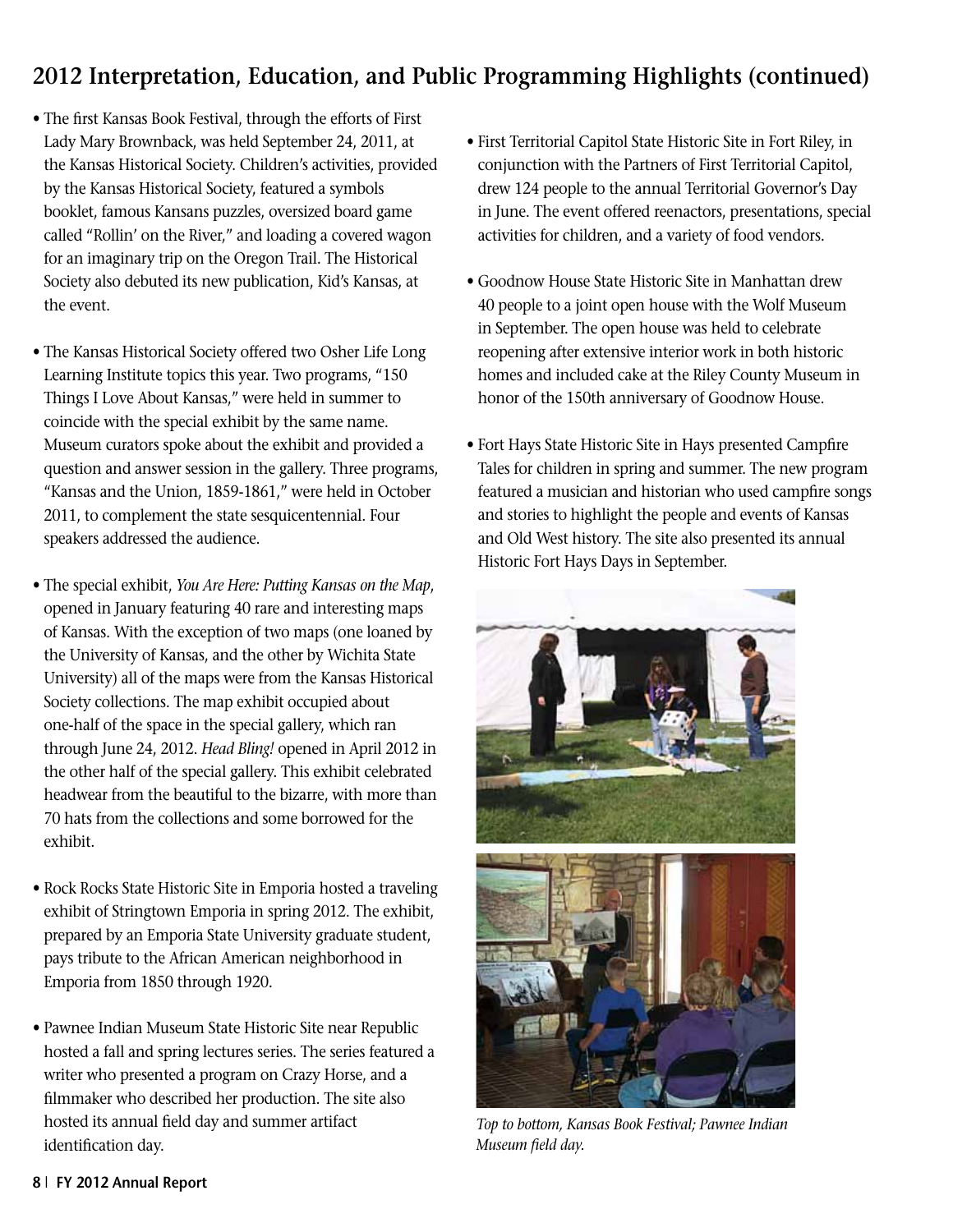#### **2012 Interpretation, Education, and Public Programming Highlights (continued)**

- Hollenberg Pony Express Station State Historic Site near Hanover hosted the annual re-ride of the Pony Express in June. Reenactors entertained a number of guests awaiting the arrival of the Pony Express rider, who reached the station at 3 p.m. June 22.
- Kansas Archeology Training Program field school was held in partnership with the Kansas Anthropological Association at the Kansa site of Fool Chief's Village (14SH305) in north Shawnee County, selected because of a road project at the intersection of U.S. 24 and Menoken Road, that will have a negative impact on the site.
- The Kansas Historical Society continued its partnership with the Topeka Genealogical Society and the Topeka & Shawnee County Public Library in hosting the Topeka Ancestor Fair. Staff members assisted with the event planning for the annual conference, which was held in the museum classroom in April.
- Constitution Hall State Historic Site in Lecompton participated in the ninth annual Bald Eagle Rendezvous, a three-day event in September. More than 950 students from 11 different schools attended the event that features living history reenactments with mountain men, plainsmen, American Indians, camp traders, musicians, and demonstrators.
- Grinter Place State Historic Site in Kansas City presented Legends Around the Campfire in October. The evening was free to the public and offered fall-themed, family-friendly entertainment including crafts, pumpkin carving, and

games, a guided history walk along a trail featuring historical Kansas characters, and stories shared around the campfire.

- Shawnee Indian Mission State Historic Site in Fairway hosted the annual Fall Festival in October, with the support of the friends groups. More than 3,000 people attended the two-day event filled with crafts, food, living history presentations and entertainment. The site also presented its annual Fiber Fest in May along with performances of the play, Citizens of Our Cemetery.
- Kaw Mission State Historic Site in Council Grove hosted the 2012 Kaw Councils in spring. With the theme "Exploring the Santa Fe Trail and Historic Kansas Springs," the series featured four programs that included a first person portrayal of a trooper on the trail to sites important to the Kaw people.
- Mine Creek Battlefield State Historic Site near Pleasanton presented a spring program series that covered the daily life of the soldier, camp food including samples offered for tasting, how the Confederate invasion of the area impacted the Union cause and Abraham Lincoln's chances at reelection, and featured author Debra Goodrich Bisel's new book, The Civil War in Kansas: Ten Years of Turmoil.
- Cottonwood Ranch State Historic Site in Studley in conjunction with the Friends of the Cottonwood Ranch presented Cookin' at the Cottonwood in October. The event, which included a pie and cookie bake-off and competitive chili, drew 277 people.



*Hollenberg Pony Express Staion re-ride, Topeka Ancestor Fair.*

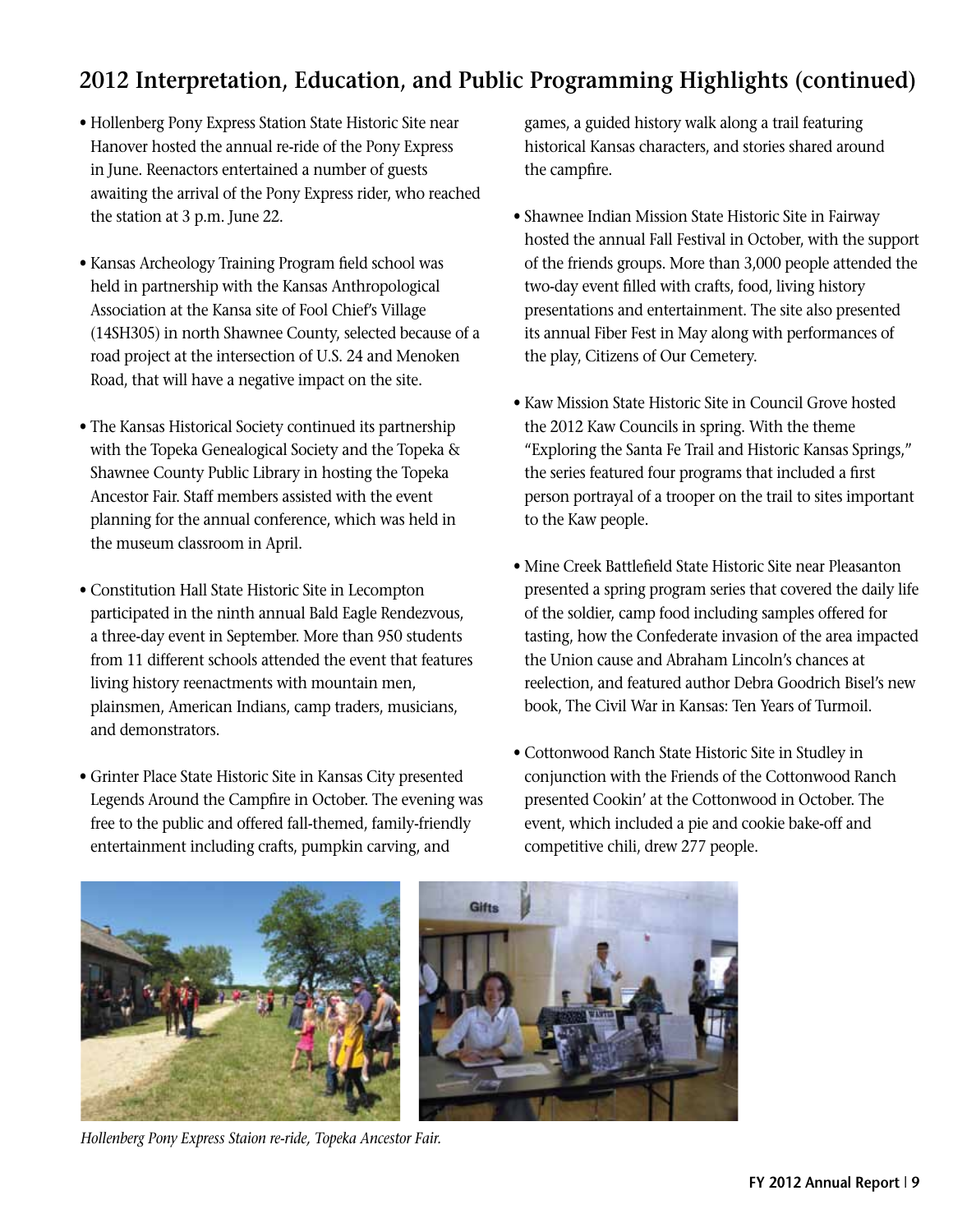#### **Preservation**

To meet the agency mission of preserving Kansas history, the Historical Society works with communities around the state. We preserve the state-owned collections that

#### **2012 Preservation Highlights**

- Thirty-seven listings were added to the National Register of Historic Places in 17 counties.
- A total of \$1,108,855 in Heritage Trust Fund grants was awarded to 24 projects in 19 counties.
- Twelve projects were awarded a total of \$140,492 in Historic Preservation Fund grants.
- Ninety-nine state rehabilitation tax credit projects were completed in fiscal year 2012 and eligible to claim the credits. The projects represent a \$59,271,243 investment in historic properties in Kansas.
- Twelve federal tax credit projects were completed and represent a \$55,115,704 investment in historic properties in Kansas.
- Eighty-four state tax credits were completed, representing \$16,972,732 in investment in historic properties.
- Thirty-five Kansas Historical Markers, which had been rewritten, were installed around the state by the Kansas Department of Transportation. The new markers feature a gold and blue design.

include records, objects, and the state historic sites. In addition, the Historical Society provides incentives that help preserve cultural resources and stimulate local economies.

• The Kansas Enterprise Electronic Preservation (KEEP) project, an initiative to establish a digital State Archives, achieved a key milestone in fiscal year 2012—the completion of the KEEP "dark archives." This gives the Historical Society the technological foundation to acquire and retain Kansas government electronic records with enduring value.



• A full-length portrait painting of Sallie White, wife of noted *Emporia Gazette* editor William Allen White, underwent conservation treatment. The funds to conserve the painting, which is on exhibit at William Allen White House, were raised privately through the Kansas Historical Foundation.



*Abilene steam locomotive added to National Register, Sallie White painting.*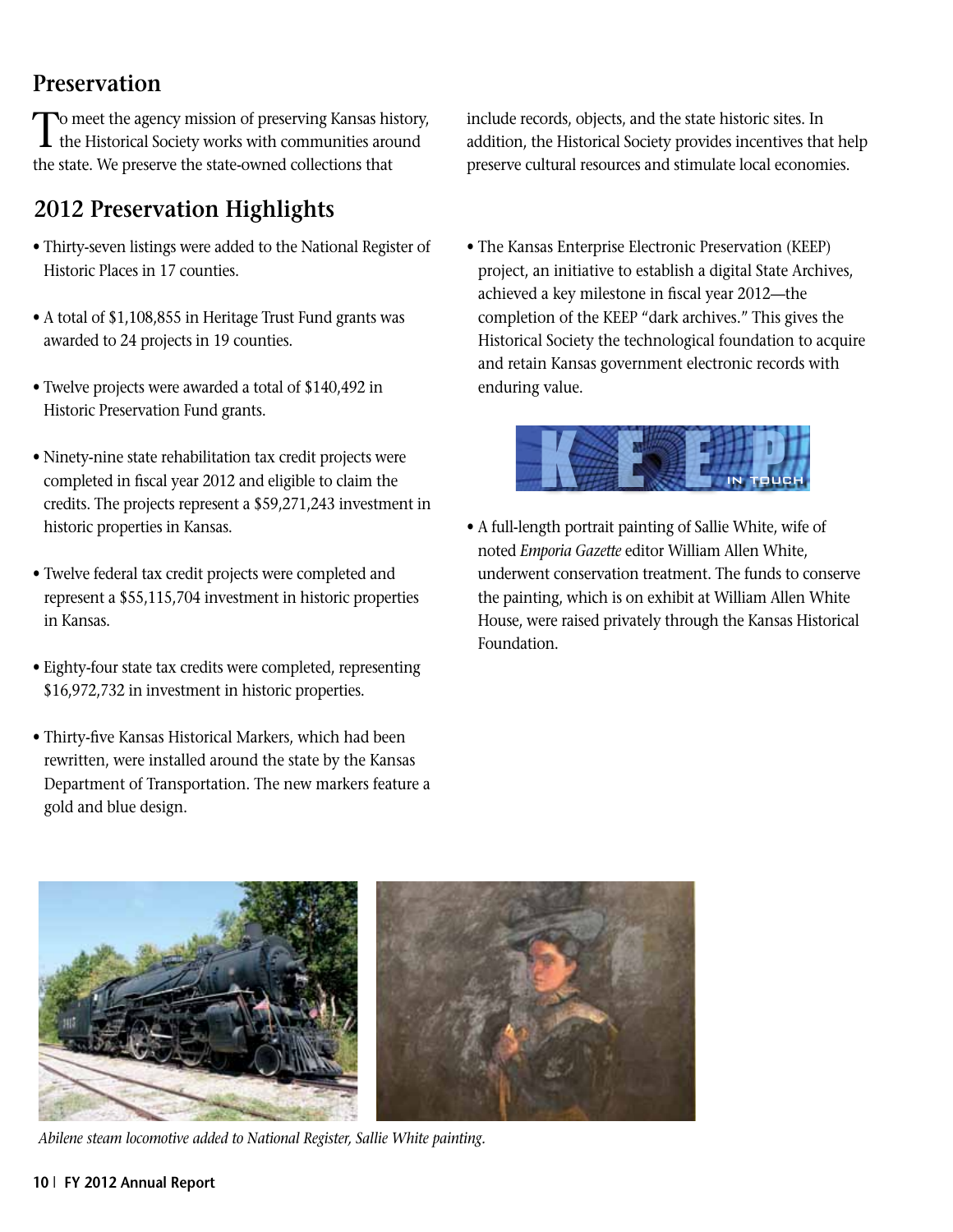## **2012 Overall Program and Service Usage**

| <b>Type</b>           | FY 2011   | FY 2012    |
|-----------------------|-----------|------------|
| <b>Visitors</b>       | 104,668   | 94,351     |
| Public programs       | 32,634    | 27,490     |
| Programs for children | 24,535    | 20,472     |
| Classroom curriculum  | 66,092    | 51,353     |
| Services              | 100,625   | 68,016     |
| <b>Publications</b>   | 159,408   | 131,156    |
| Online resources      | 4,911,352 | 12,434,686 |
| <b>Grants awarded</b> | 21        | 36         |
| <b>Total Audience</b> | 5,399,335 | 12,827,560 |



*Constitution Hall's Bleeding Kansas series, Kansas Archeology Training Program.*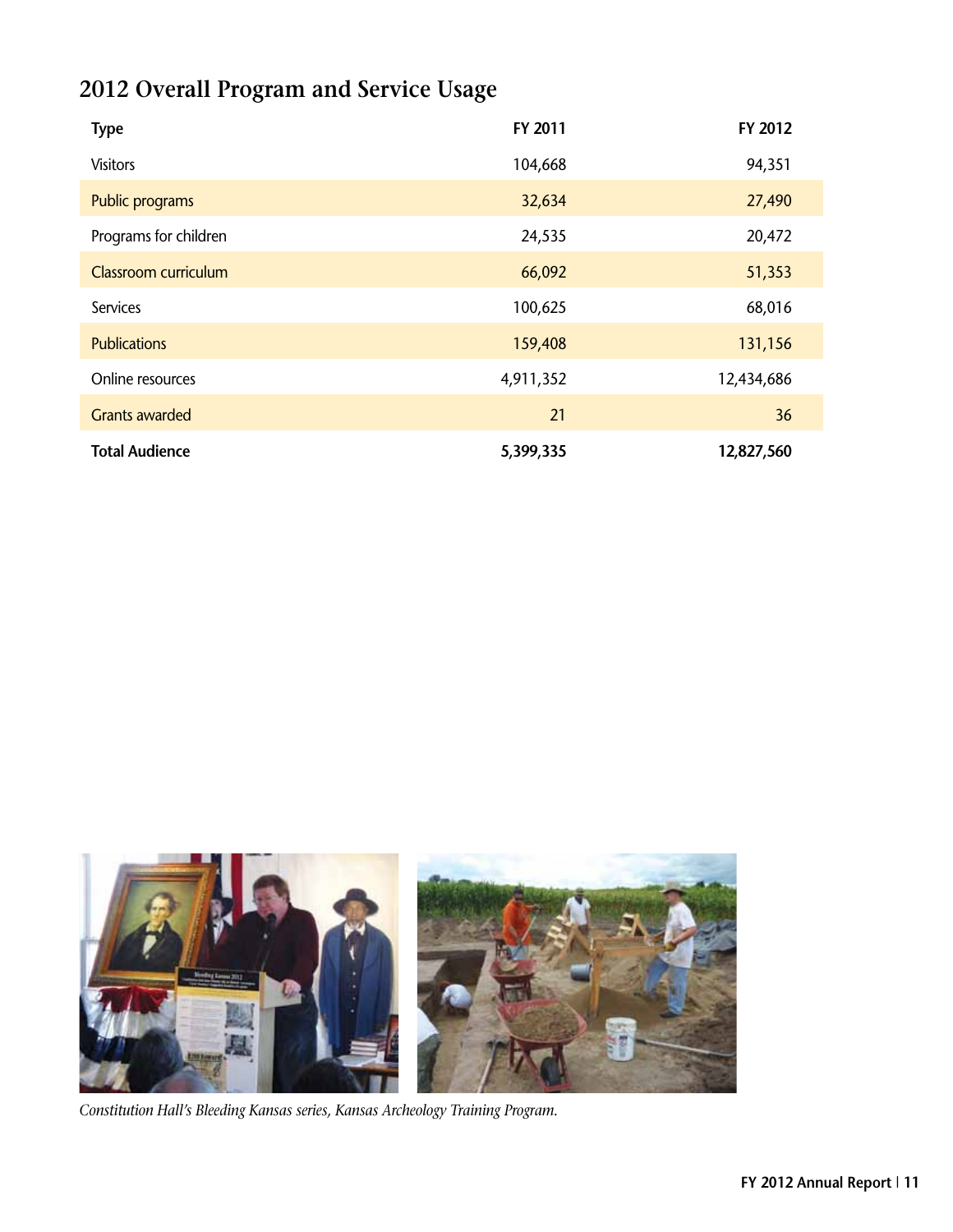#### **2012 Visitors**

| <b>Site</b>                                         | Location           | Paid   | Complimentary | <b>Total</b> |
|-----------------------------------------------------|--------------------|--------|---------------|--------------|
| <b>Constitution Hall State Historic Site</b>        | Lecompton          | 4,757  | 328           | 5,085        |
| Cottonwood Ranch State Historic Site*               | <b>Studley</b>     | No Fee | 714           | 714          |
| First Territorial Capitol State Historic Site*      | Fort Riley         | No Fee | 1,261         | 1,261        |
| Fort Hays State Historic Site                       | <b>Hays</b>        | 4,966  | 513           | 5,479        |
| Goodnow House State Historic Site*                  | Manhattan          | No Fee | 409           | 409          |
| <b>Grinter Place State Historic Site</b>            | <b>Kansas City</b> | 940    | 79            | 1,019        |
| Hollenberg Pony Express Station State Historic Site | Hanover            | 645    | 202           | 847          |
| John Brown Museum State Historic Site*              | Osawatomie         | No Fee | 357           | 357          |
| Kansas Museum of History                            | Topeka             | 28,137 | 7,247         | 35,384       |
| Kansas State Capitol Tour Center**                  | <b>Topeka</b>      | No Fee | 27,068        | 27,068       |
| Kaw Mission State Historic Site                     | Council Grove      | 1,881  | 95            | 1,976        |
| Mine Creek Battlefield State Historic Site          | Pleasanton         | 1351   | 7             | 1,358        |
| Pawnee Indian Museum State Historic Site            | Republic           | 2,222  | 261           | 2,483        |
| <b>Shawnee Indian Mission State Historic Site</b>   | Fairway            | 4,370  | 222           | 4,592        |
| <b>State Archives</b>                               | Topeka             | No Fee | 5,122         | 5,122        |
| William Allen White House State Historic Site*      | Emporia            | 1,078  | 119           | 1,197        |
| <b>Total</b>                                        |                    | 50,347 | 45,554        | 94,351       |

\*Community partnership sites

\*\*Renovations to the Capitol

 Iowa and Sac & Fox Mission State Historic Site (Highland), Marais des Cygnes Massacre State Historic Site (Pleasanton), and Pawnee Rock State Historic Site (Pawnee Rock) are self-guided; therefore, numbers are not reported. Potawatomi Mission is now closed to the public



*Mary White event at William Allen White House, State Archives research room.*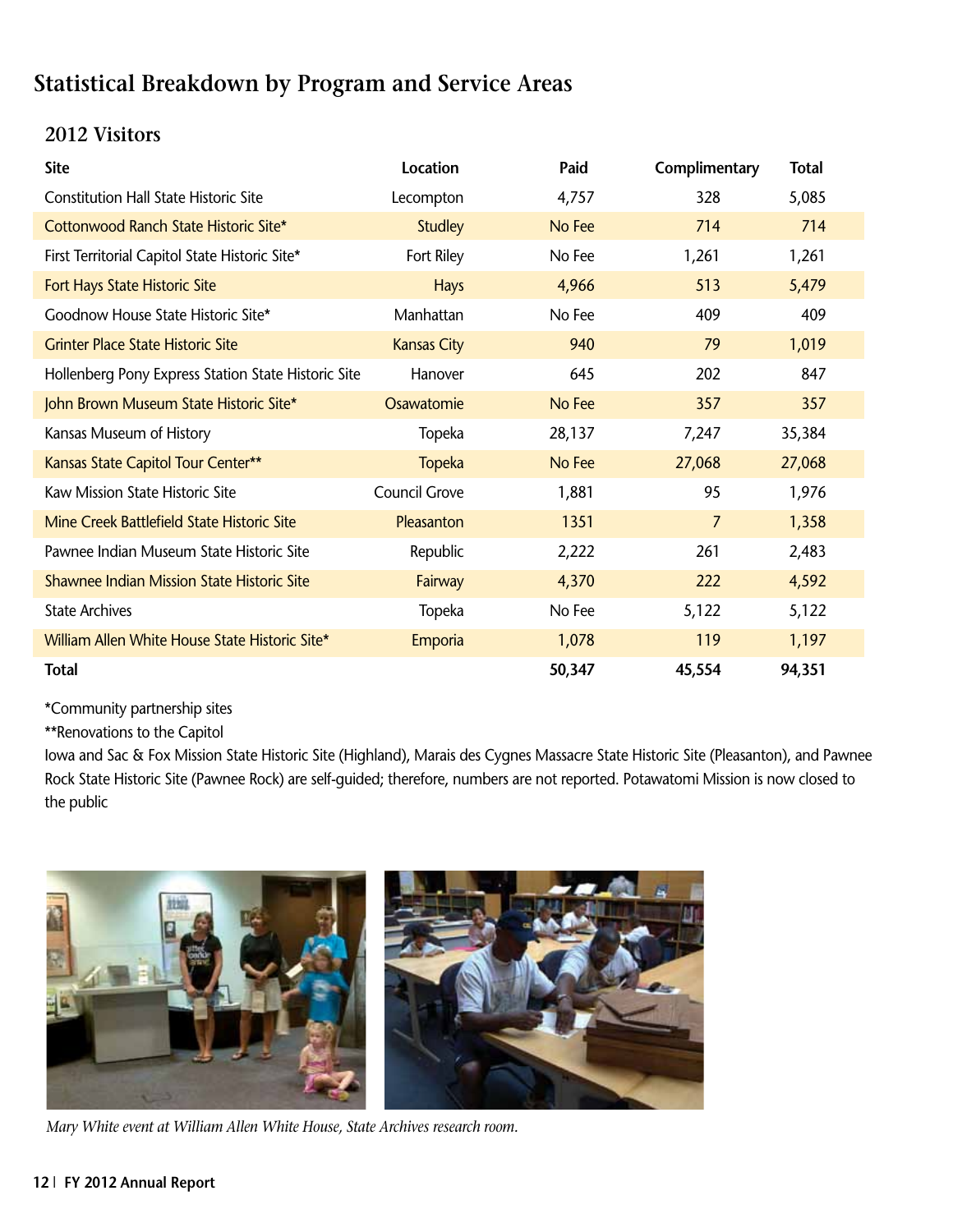## **2012 Public Programs**

| <b>Site</b>                                         | Location             | <b>Onsite</b> | <b>Offsite</b> | <b>Total Served</b> |
|-----------------------------------------------------|----------------------|---------------|----------------|---------------------|
| Archeology                                          | Statewide            | 30            | 411            | 441                 |
| <b>Constitution Hall State Historic Site</b>        | Lecompton            | 2,505         | 944            | 3,449               |
| First Territorial Capitol State Historic Site*      | Fort Riley           | 184           | 0              | 184                 |
| Fort Hays State Historic Site                       | <b>Hays</b>          | 3,607         | 101            | 3,708               |
| Goodnow House State Historic Site*                  | Manhattan            | 62            | 640            | 702                 |
| <b>Grinter Place State Historic Site</b>            | <b>Kansas City</b>   | 353           | 90             | 443                 |
| <b>Historic Preservation Conference</b>             | Wichita              | $\mathbf 0$   | 160            | 160                 |
| Hollenberg Pony Express Station State Historic Site | <b>Hanover</b>       | 1,100         | $\mathbf{0}$   | 1,100               |
| John Brown Museum State Historic Site*              | Osawatomie           | 252           | 7,785          | 8,037               |
| <b>Kansas Museum of History</b>                     | <b>Topeka</b>        | 742           | $\mathbf{0}$   | 742                 |
| Kaw Mission State Historic Site                     | <b>Council Grove</b> | 761           | 0              | 761                 |
| Mine Creek Battlefield State Historic Site          | Pleasanton           | 96            | $\mathbf{0}$   | 96                  |
| Pawnee Indian Museum State Historic Site            | Republic             | 339           | 0              | 339                 |
| Sesquicentennial programs                           | <b>Statewide</b>     | $\mathbf{0}$  | 1,550          | 1,550               |
| Shawnee Indian Mission State Historic Site          | Fairway              | 4,002         | 223            | 4,225               |
| <b>State Archives (tours)</b>                       | <b>Topeka</b>        | 986           | $\Omega$       | 986                 |
| State Archives (program)                            | Topeka               | 50            | $\mathbf 0$    | 50                  |
| William Allen White House State Historic Site*      | Emporia              | 517           | $\mathbf{0}$   | 517                 |
| <b>Total</b>                                        |                      | 15,586        | 11,904         | 27,490              |
|                                                     |                      |               |                |                     |

\*Community partnership sites



*Shawnee Indian Mission Citizens of Our Cemetery.*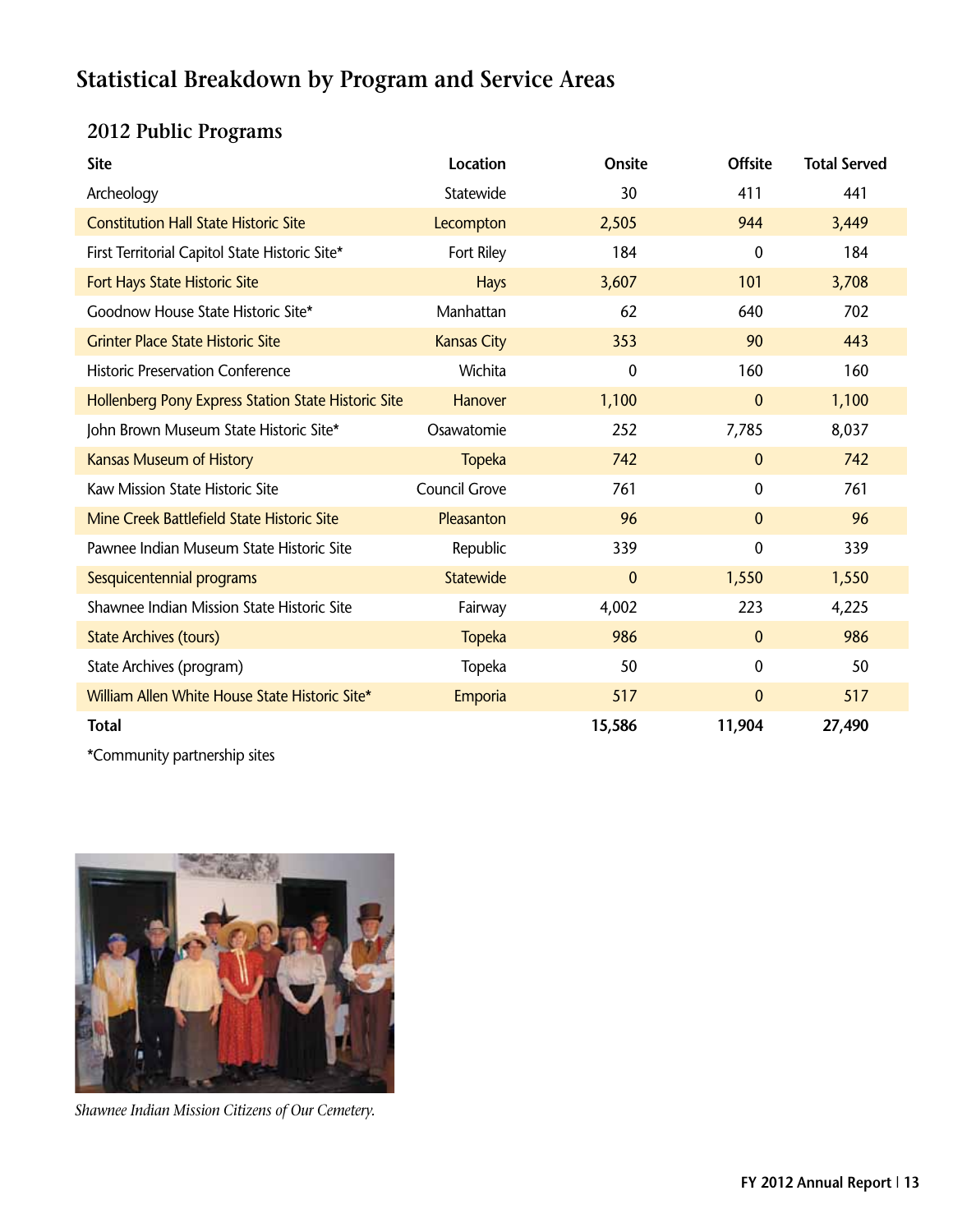#### **2012 Programs for Children**

| Program                                          | Location           | <b>Total Served</b> |
|--------------------------------------------------|--------------------|---------------------|
| <b>Bald Eagle Rendezvous</b>                     | Lecompton          | 951                 |
| <b>Bleeding Kansas play</b>                      | Lecompton          | 1,823               |
| <b>Discovery Place</b>                           | <b>Topeka</b>      | 12,027              |
| Examining Indian Relocation                      | Fairway            | 51                  |
| <b>Summer Reading Program</b>                    | <b>Kansas City</b> | 33                  |
| Historic Fort Hays Days                          | Hays               | 221                 |
| History & Environmental Fair                     | <b>Topeka</b>      | 1,272               |
| Holiday Open House and 1850s Crafts for Children | Fairway            | 225                 |
| Kansas Day at Fort Hays                          | <b>Hays</b>        | 159                 |
| Kansas Day at Grinter Place                      | Kansas City        | 88                  |
| Kansas Day at the Museum                         | <b>Topeka</b>      | 1,739               |
| Lewis and Clark Puppet Show                      | Fairway            | 81                  |
| Movie and Popcorn                                | Fairway            | 15                  |
| Republic County Field Day                        | Republic           | 64                  |
| <b>Rural School Days</b>                         | <b>Topeka</b>      | 1,283               |
| Theme Days                                       | Fairway            | 440                 |
| <b>Total</b>                                     |                    | 20,472              |

#### **Classroom Curriculum**

| Program                          | <b>Total Served</b> |
|----------------------------------|---------------------|
| The Kansas Journey               | 28,500              |
| Project Archaeology sets         | 43                  |
| Read Kansas!                     | 6,000               |
| Teacher In-service Training      | 1,037               |
| <b>Traveling Resource Trunks</b> | 15,773              |
| Total                            | 51,353              |



*Kansas Day at the Museum.*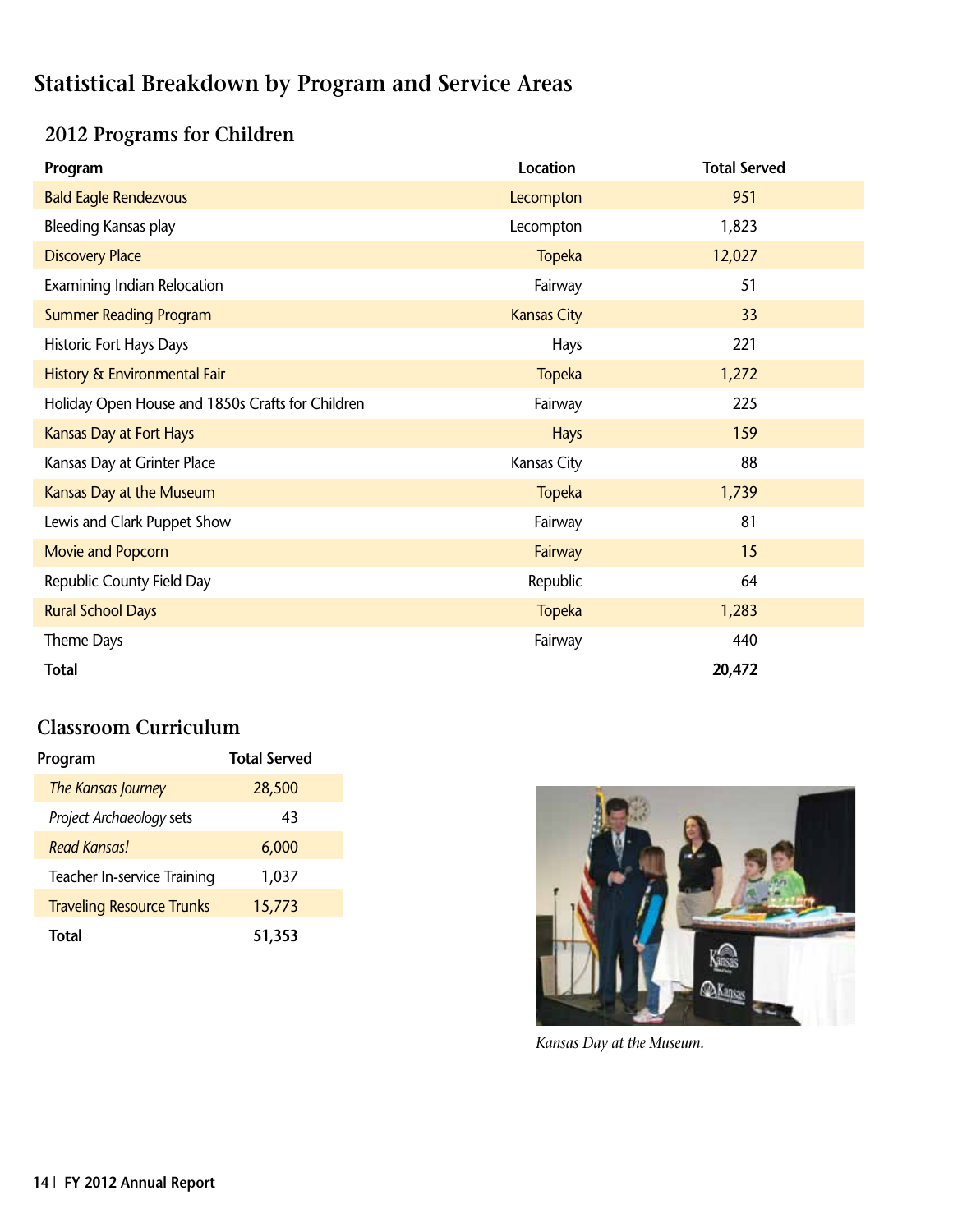#### **2012 Services**

| <b>Type of Service</b>                                                | <b>Total Served</b> |
|-----------------------------------------------------------------------|---------------------|
| Archeology outreach                                                   | 1,369               |
| Contract archeology projects                                          | 259                 |
| Facility rental participation - Historic Sites                        | 1,692               |
| Facility rental participation - Topeka                                | 16,852              |
| Heritage Trust Fund workshops                                         | 85                  |
| Historic preservation state and federal law reviews                   | 2,786               |
| Historic preservation tax credits (federal) - completed               | 12                  |
| Historic preservation tax credits (state) - completed*                | 84                  |
| Interlibrary loan request                                             | 1,951               |
| KITES (Kansas Interpretive Traveling Exhibits Service)                | 24,500              |
| Land survey requests                                                  | 964                 |
| Microfilm rolls (duplicates) produced                                 | 1,072               |
| Microfilm rolls (originals) produced                                  | 86                  |
| Media contacts                                                        | 161                 |
| <b>Media releases</b>                                                 | 123                 |
| Museum loans processed                                                | 40                  |
| Photographic digital prints produced                                  | 97                  |
| Photographic digital scans produced                                   | 689                 |
| Photographic use permits granted                                      | 231                 |
| Provided access to GIS-based archeological information layer          | 65                  |
| Provided and managed loans of archeological materials to researchers  | 55                  |
| Research requests answered                                            | 4,532               |
| State agency records retention schedules created, revised or expanded | 51                  |
| State records center retrievals                                       | 10,250              |
| <b>Unmarked Burial Sites Preservation Act Cases</b>                   | 10                  |
| <b>Total</b>                                                          | 68,016              |

\*Created 3,073 jobs and \$148,705,000 in gross state product.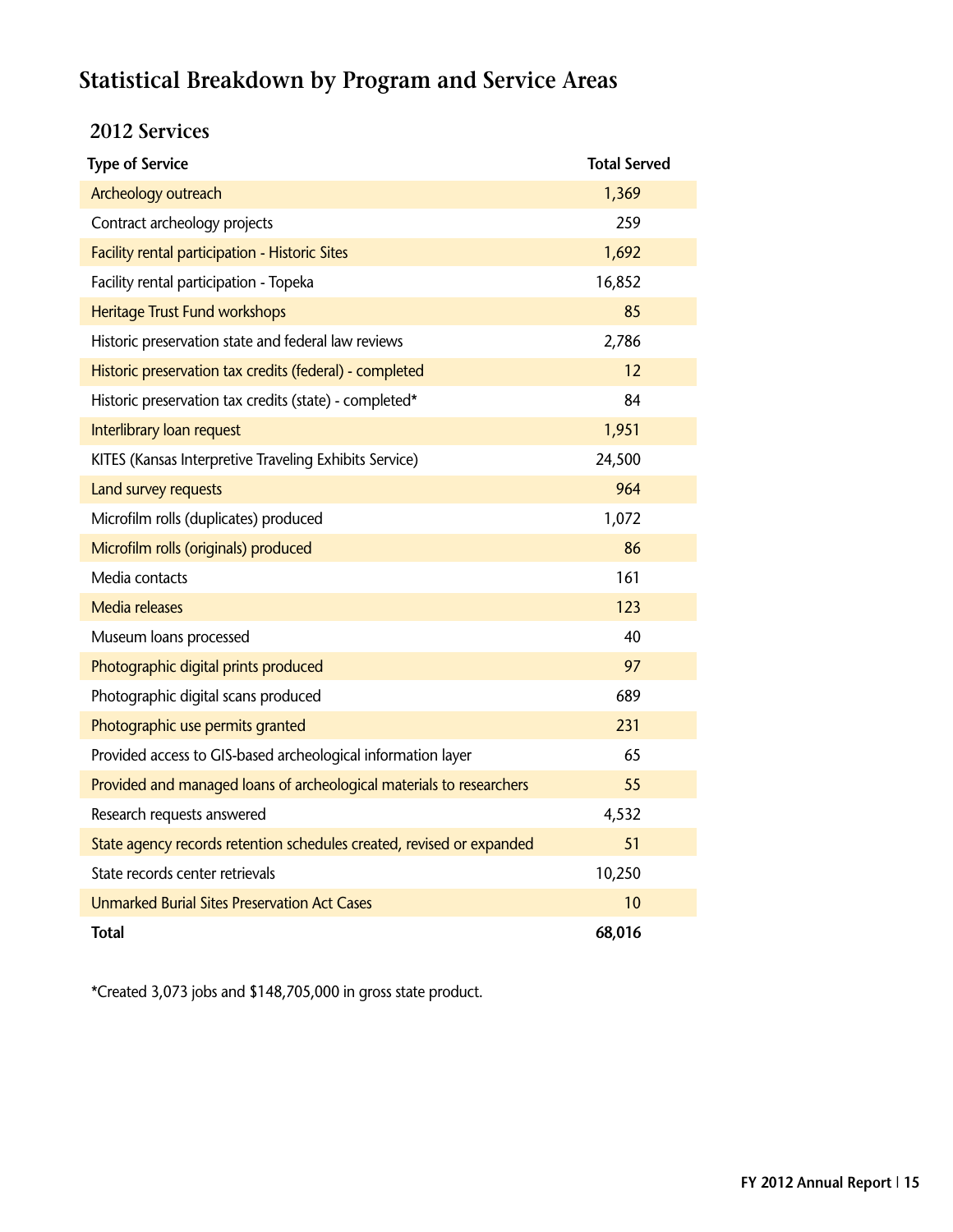#### **2012 Publications**

| <b>Title</b>                                    | Circulation |
|-------------------------------------------------|-------------|
| Kansas History: A Journal of the Central Plains | 11,107      |
| Kansas Preservation                             | 17,952      |
| <b>Reflections</b>                              | 12,900      |
| <b>KSHS</b> eNews                               | 7,479       |
| <b>KSHS</b> Teacher eNews                       | 74,669      |
| Member eNews                                    | 7,049       |
| Total                                           | 131,156     |

#### **2012 Online Resources**

| Program                                             | <b>Total Served</b> |
|-----------------------------------------------------|---------------------|
| Ancestry (KSHS partnership pages) page views        | 5,976,617           |
| Archeological sites recorded online                 | 215                 |
| Facebook page fans                                  | 4,134               |
| Flickr views                                        | 3,554               |
| Kansas Historic Resources Inventory register visits | 8,489               |
| Kansas Memory, page views                           | 2,284,806           |
| Kansas Newspapers/Chronicling America page views    | 320,494             |
| kshs150.org page views                              | 16,545              |
| kshs.org page views                                 | 3,737,620           |
| Territorial Kansas Online page views                | 7,246               |
| Twitter accounts (4)                                | 2,794               |
| YouTube views                                       | 72,172              |
| Total                                               | 12,434,686          |

#### **2012 Grants Awarded**

| <b>Type of Service</b>            | <b>Dollar Amount</b> | <b>Number of Projects</b> |
|-----------------------------------|----------------------|---------------------------|
| <b>Historic Preservation Fund</b> | \$140,492            | 12                        |
| Heritage Trust Fund*              | \$1,108,855          | 24                        |
| Total                             | \$1,249,347          | 36                        |

\*Created 79 jobs and \$3,839,000 in gross state product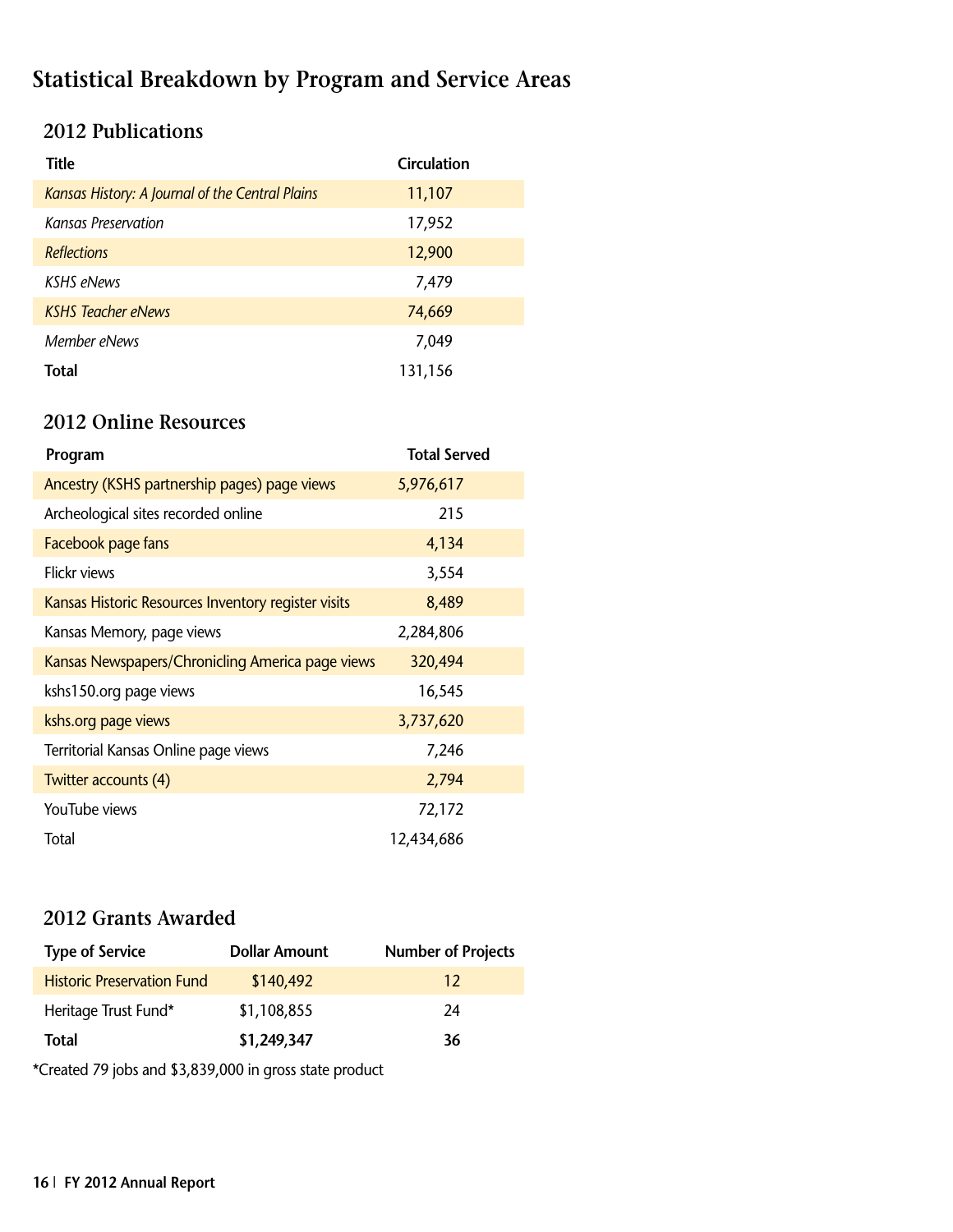#### **Fiscal Year 2012 Resources**

#### **State Budget Expenditures – \$8,509,235\***



 **FY 2012 Annual Report | 17**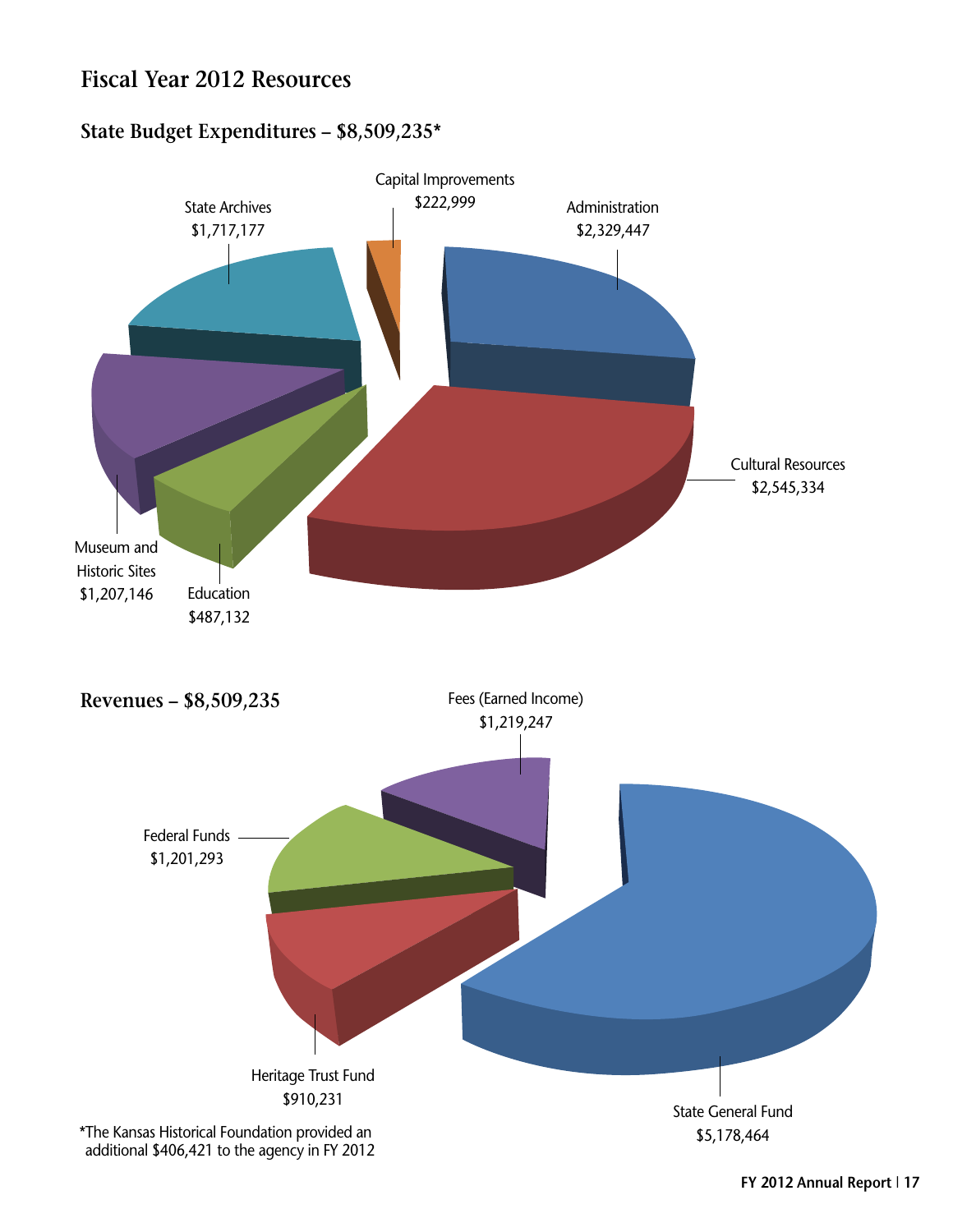## **Volunteers**

#### **FY 2012 Volunteer Contributions**

| <b>Service Area</b>                    | <b>Number of Volunteers</b> | <b>Hours Contributed</b> |
|----------------------------------------|-----------------------------|--------------------------|
| Archeology                             | 17                          | 1,734                    |
| <b>Discovery Place</b>                 | 10                          | 783                      |
| Docents - Kansas Museum of History     | 13                          | 629                      |
| <b>Educational opportunities</b>       | 30                          | 465                      |
| Information - Kansas Museum of History | $\overline{7}$              | 536                      |
| Kansas State Capitol Tour Center       | 10                          | 1,264                    |
| <b>Museum Store</b>                    | $\overline{4}$              | 721                      |
| Special projects                       | 92                          | 1,034                    |
| <b>State Archives</b>                  | 34                          | 2,913                    |
| <b>State Historic Sites</b>            | 275                         | 5,614                    |
| Summer youth                           | 1                           | 39                       |
| <b>Total</b>                           | 453                         | 12,121                   |



*Kansas Book Festival.*